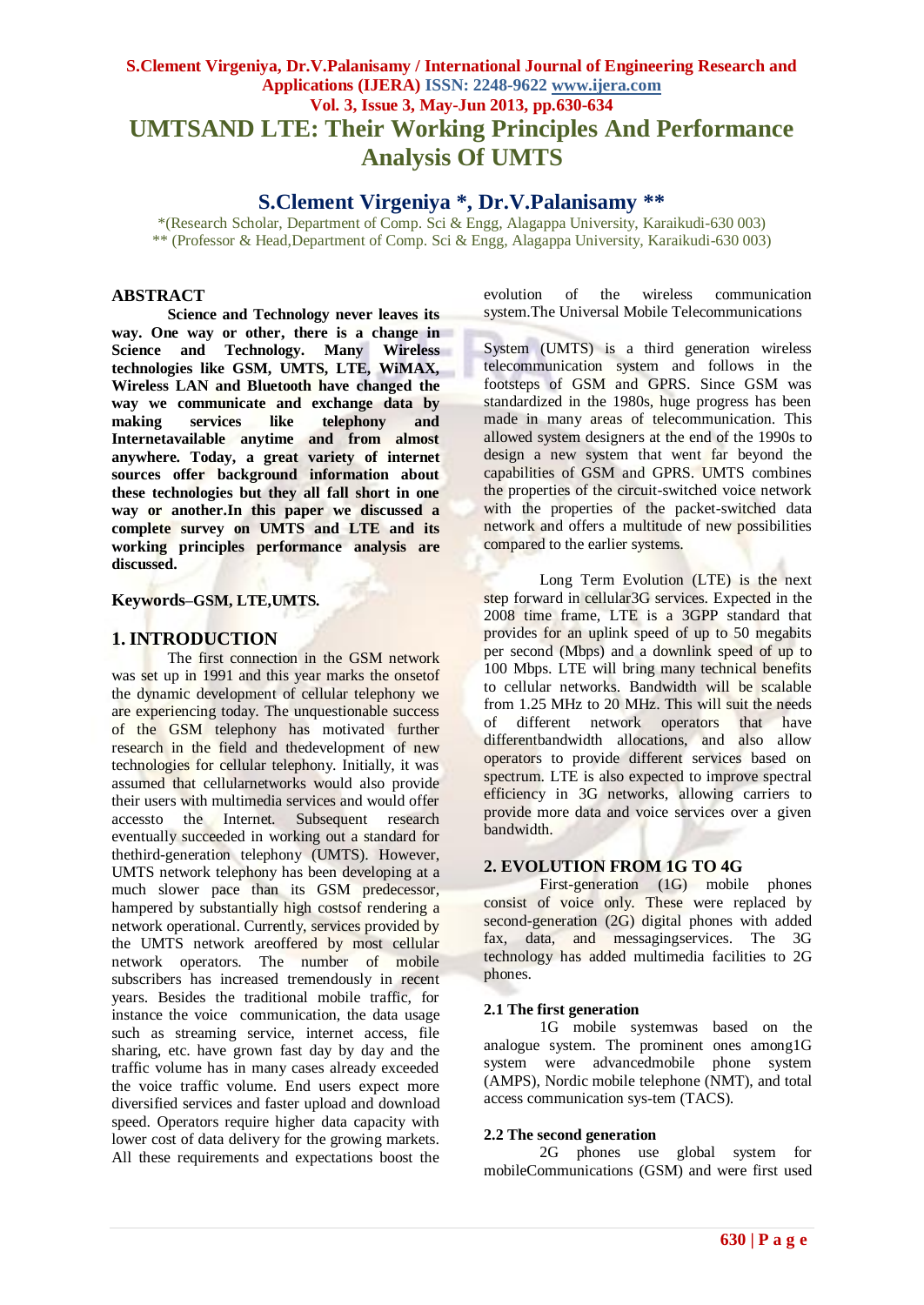in the early 1990s in Europe. GSM providesVoice and limited data services, and usesDigital modulation for improved audioquality. Table 1shows the evolution from 1G to 4G.

## **2.3 The third generation**

3G technologies adds multimedia facilities to 2G phones by allowing video, audio, and graphics applications. Over 3Gphones, you can watch streaming videoor have video telephony. The idea behind3G is to have a single network standard, instead of the different types adopted in the US, Europe, and Asia. UMTS is also called3G, broadband standardfor packet based transmission of text, digitized voice, video, and multimedia at data ratesup to 2 Mbps,offering a consistent set of services to mobilecomputer andphone users, nomatter wherethey are in theworld.

Table 1.Evolution from IG to 4G

| <b>EVOLUTION</b><br><b>FROM</b><br>1G<br>TO <sub>4G</sub> | <b>SERVICES</b><br><b>OFFERED</b>                                                                             |
|-----------------------------------------------------------|---------------------------------------------------------------------------------------------------------------|
| 1G                                                        | Voice only                                                                                                    |
| 2G                                                        | Data<br>Fax.<br>and<br><b>Messaging Services</b>                                                              |
| 3G                                                        | 2G+Multimedia<br><b>Facilities</b>                                                                            |
| 4G                                                        | Higher<br>Capacity, Completely<br><b>IP</b><br>oriented,<br>multimedia, data to<br>hundreds<br>of<br>megabits |

#### **2.4 The fourth generation**

4G mobile communications will have

Transmission rates up to 20 Mbps higher than of 3G.

#### **2.4.1 4G objectives:**

1. Speeds up to 50 timeshigher than of 3G. However,

the actual available band-width of 4G is expected to be about 10 Mbps.

2.3D virtual reality imagines personal video avatars and realistic holograms, and theability to feel as if you arepresent at an event even ifyou are not. People, places, and products will be able tointeract as the cyber andrealworlds merge.

3. Increased interaction between corroborating technologies. Other 4G applications include high performance streaming of multimedia content based on agent technology and scalable media coding methods.

## **3. RESEARCH CONTRIBUTION**

At real time, some factors of UMTS is taken and tested in a live environment. Here a single city in Tamilnadu for instance is taken and tested for its performance of UMTS .Those factors include

#### **3.1UMTS UE**

The separation between mobile equipment (ME) and the UMTS subscriber identity module (SIM) card (USIM). Figure 3.1shows the user equipment functions. The UE is the counterpart to the various network elements in many functions and procedures.



Fig 3.1UE Transmission Power

#### **3.2 Throughput**

Throughput can be measured by recording a trace of traffic over the IuPS interface or on the TE itself, and analyzing itwith a suitable application that summarizes the quantity of bytes transmitted per unit of time in the form of a graph. Obviously the throughput measurement obtained in this way is represented in a graph. Here we monitored the downlink throughput for every 3 second and uplink throughput for every second and the results are graphically shown. Throughput for downlink for an average user is 3-4 per MHz and for uplink 2-3 per MHz .



Fig 3.2(a) Downlink Throughput

.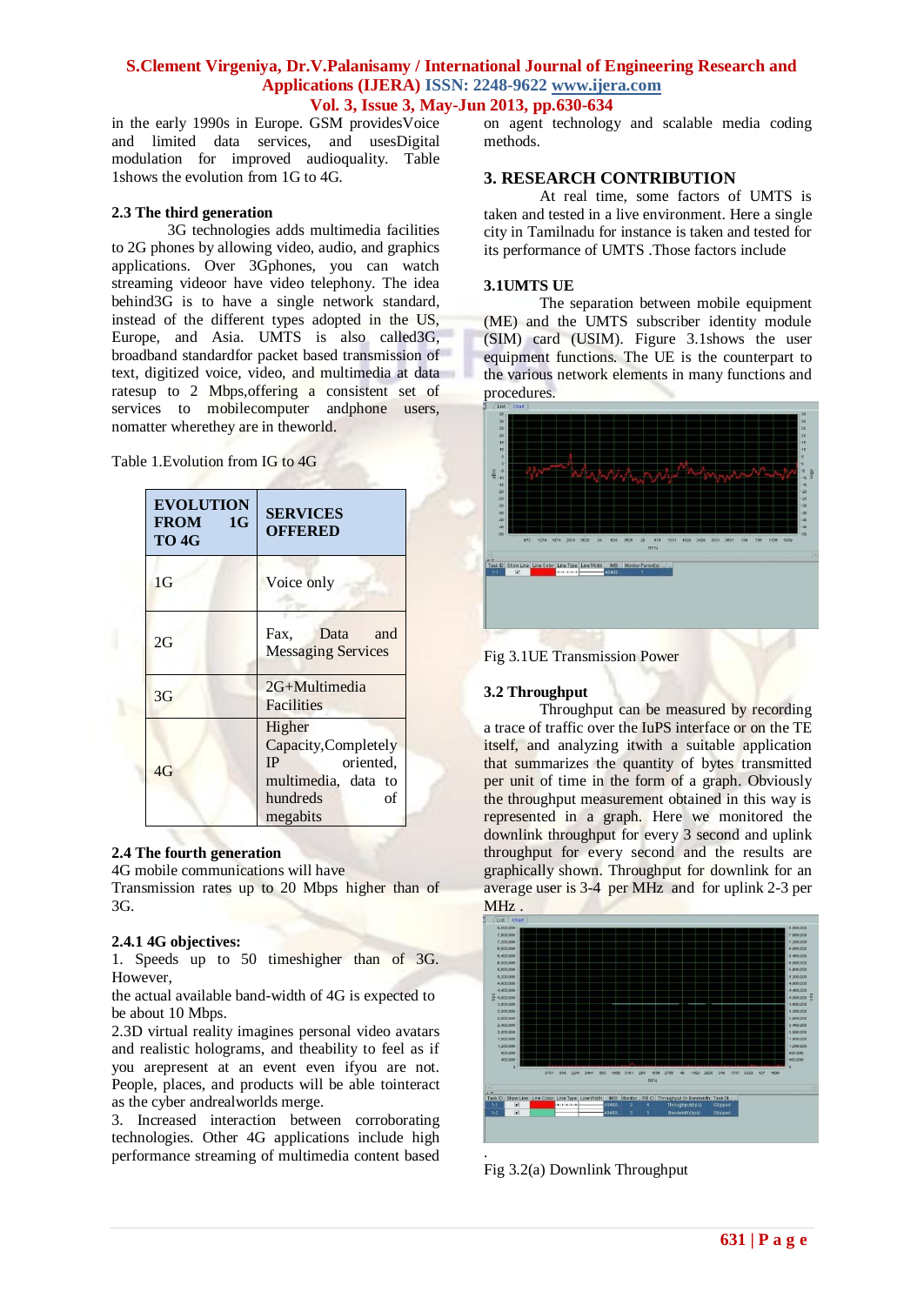

Fig 3.2(b) Uplink Throughput

#### **3.3Power Control**

Open loop power control (OLPC) is the ability of the UE transmitter to sets its output power to a specific value. It is used for setting initial uplink and downlink transmission powers when a UE is accessing the network. The open loop power control tolerance is  $\pm$  9 dB (normal conditions) or  $\pm$  12 dB (extremeconditions)

Inner loop power control (also called fast closed loop power control) in the uplink is the ability of the UE transmitter to adjust its output power in accordance with one or more Transmit Power Control (TPC) commands received in the downlink, in order to keep the received uplink Signal-to-Interference Ratio (SIR) at a given SIR target. The UE transmitter is capable of changing the output power with a step size of 1, 2 and 3 dB, in the slot immediately after the TPC\_cmd can be derived. Inner loop power control frequency is 1500Hz.Both OLPC and SIR are presented in the below figure.



Fig 3.3(b)Uplink SIR

#### **4. ADVANCED UMTS AND LTE 4.1 New Concepts of UMTS**

#### **4.1.1 The Radio Access Bearer (RAB):**

An important new concept that is introduced with UMTS is the Radio Access Bearer (RAB), whichis a description of the transmission channel between the network and a user. The RAB is divided intothe radio bearer on the air interface and the Iu bearer in the radio network (UTRAN). Before datacan be exchanged between a user and the network it is necessary to establish a RAB between them.This channel is then used for both user and signaling data. A RAB is always established by requestof the MSC or SGSN. In contrast to the establishment of a channel in GSM, the MSC and SGSN do not specify the exact properties of the channel. Instead, the RAB establishment requests contain onlya description of the required channel properties. How these properties are then mapped to a physicalconnection is up to the UTRAN. RAB has the following properties service class, maximum speed, guaranteed speed, delay, error probability.The UTRAN is then responsible for establishing an RAB that fits the description. The propertiesnot only have an impact on the bandwidth of the established RAB but also on parameters like codingscheme, selection of a logical and physical transmission channel as well as on the behavior of thenetwork in the event of erroneous or missing frames on different layers of the protocol stack. TheUTRAN is free to set these parameters as it sees fit; the standards merely contain examples. As an example, for a voice call (service class conversational) it does not make much sense to repeat lostframes.

#### **4.1.2 The Access Stratum and Non-access Stratum:**

UMTS aims to separate functionalities of the core network from the access network as much aspossible, in order to be able to independently evolve the two parts of the network in the future.Therefore, UMTS strictly differentiates between functionalities of the Access Stratum (AS) and theNon-access Stratum (NAS**)** The AS contains all functionalities that are associated with the radio network ('the accesses) and the control of active connections between a user and the radio network.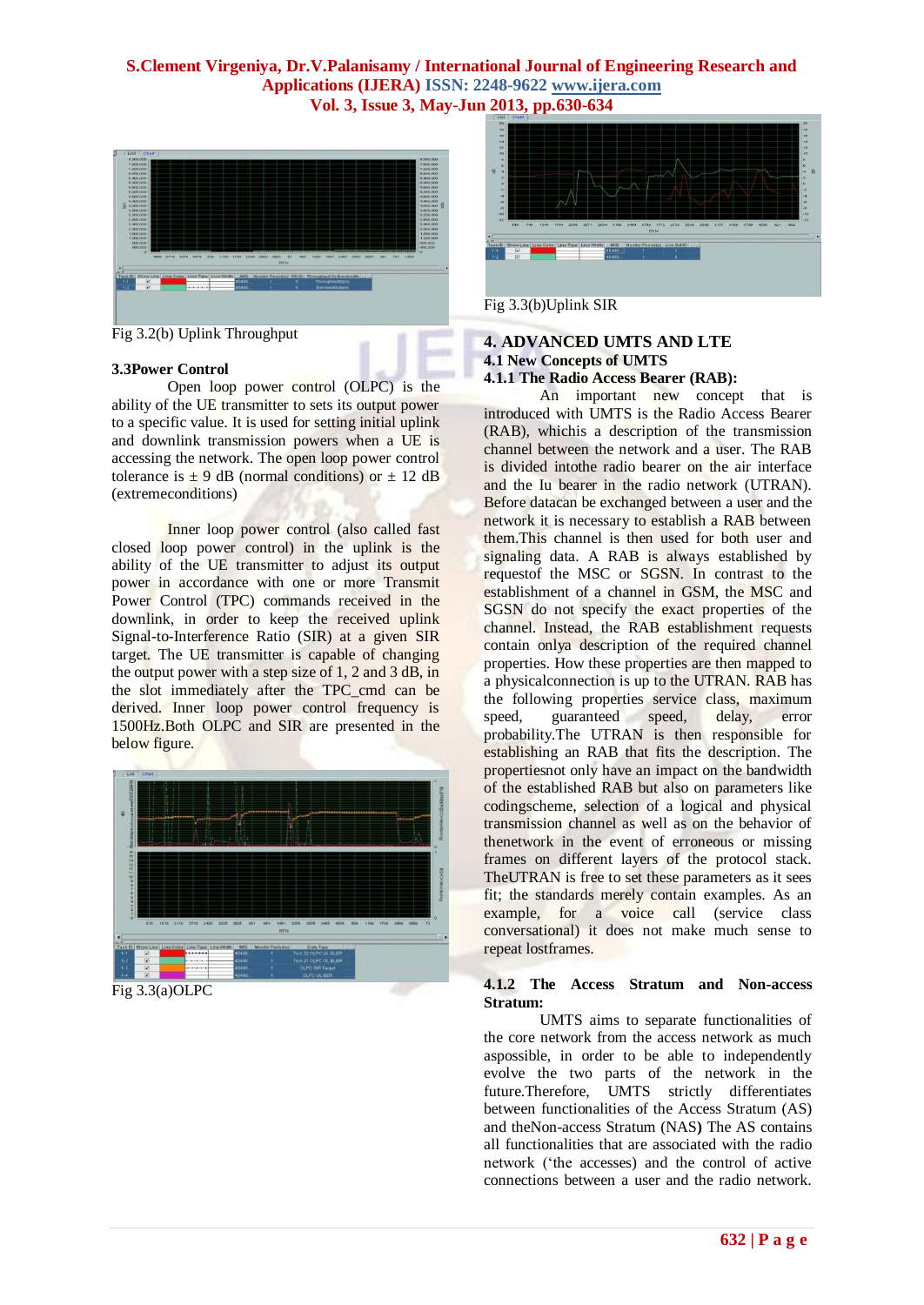The handover control, forexample, for which the RNC is responsible in the UTRAN, is part of the AS.The NAS contains all functionalities and protocols that are used directly between the mobile device(UE) and the core network. These have no direct influence on the properties of the established RAB andits maintenance

#### **4.1.3 Common Transport Protocols for CS and PS:**

In GSM networks, data is transferred between the different nodes of the radio network with threedifferent protocols. The most important task of these protocols is to split incoming data into smallerframes, which can be transferred over the air interface.

•Circuit-switched data (e.g. voice calls): The TRAU converts the PCM-coded voice data, whichit receives from the MSC, via optimized codecs like EFR, HR or AMR. These codecs are muchmore suitable for data transmission over the air interface as they compress voice data much betterthan PCM. This data is then sent transparently through the radio network to the BTS. Before thedata is sent over the air interface, the BTS only has to perform some additional channel coding(e.g. increase of redundancy by adding error detection and correction bits).

•Signaling data (circuit-switched signaling as well as some GPRS channel request messagingand paging):This data is transferred via the LAPD protocol, which is already known from theISDN world and which has been extended for GSM.

•Packet-switched user and signaling data for GPRS:While user and signaling data are separated in GSM, GPRS combines the two data streams into a single lower layer protocol called RLC/MAC.

In UMTS, these different kinds of data streams are combined into a single lower layer protocolcalled the RLC/MAC protocol. Giving this protocol the same name as a protocol in the GPRS networkwas intentional. Both protocols work quite similarly in areas like breaking up large data packetsfrom higher layers into smaller chunks for transmission over the air interface.

#### **4.2 ADVANCED LTE 4.2.1 Latency Reduction**

LTE-Advanced aims to further reduce control plane and user plane latency in the access and corenetwork. As latency is already low, a further reduction is quite ambitious. The requirements areas follows:

•A reduced switching time from RRC Idle to RRC Connected state transfer in less than 50milliseconds. •While in RRC connected state, the UE should return from a dormant state to a fully active state inless than 10 milliseconds.The feasibility study lists the following enhancements to achieve these requirements:

• combined RRC Connection Request and NAS Service Request;

• reduced processing delay in network components;

• a reduced RACH scheduling period;

• a shorter PUCCH cycle for quicker scheduling requests.

## **4.2.2 Carrier Aggregation**

A relatively simple way to further increase individual data transmission speeds is to increase thechannel bandwidth. To remain backward compatible with 3GPP Release 8, the maximum carrierbandwidth of 20 MHz is not altered. Instead, carrier aggregation is used to combine the capacity ofseveral individual carriers. The aggregated carriers can be adjacent or non-adjacent, they can be ina single band and also in different bands. An individual carrier is referred to in the standards asa component carrier (CC). One configuration, for example, is to combine carriers in LTE bands 7(2600-MHz band) and 3 (1800-MHz band) to potentially achieve a total carrier bandwidth of 40 MHzin the downlink direction. Carriers can be aggregated asymmetrically in the downlink and the uplinkdirections. In the downlink direction, for example, carriers in two different bands can be aggregatedto a combined 40-MHz channel, while in the uplink direction only a 20-MHz carrier in a single bandis used. For the future, further carrier aggregation configurations are envisaged that would result ineven broader transmission channels.

#### **4.2.3 8×8 Downlink and 4×4 Uplink MIMO**

To further increase the datarates close to the center of the cell, LTE-Advanced introduces an 8 ×8Single-User MIMO transmission mode. Compared to the 2×2 MIMO mode used by LTE in practicetoday and the resulting maximum transmission speed of 150 Mbit/s when a 20-MHz carrier is used,speeds of up to 600 Mbit/s could be reached. Together with the aggregation of two 20- MHz carriers,theoretical top speeds exceed 1 Gbit/s. In practice, however, it will be challenging to incorporateeight receive antennas in mobile devices. Similar challenges will be faced on the base station side asthe number of antennas and the antenna sizes are further increased. This is challenging because of the available space on top of the antenna masts and the additional stress on the mast due to additionalwind forces.In the uplink direction, current mobile devices only transmit a single data stream. The base stations,however, can use multiuser MIMO methods, as discussed earlier, to increase the overall bandwidth inthe uplink direction of a cell by instructing several mobile devices to transmit simultaneously and thenusing MIMO